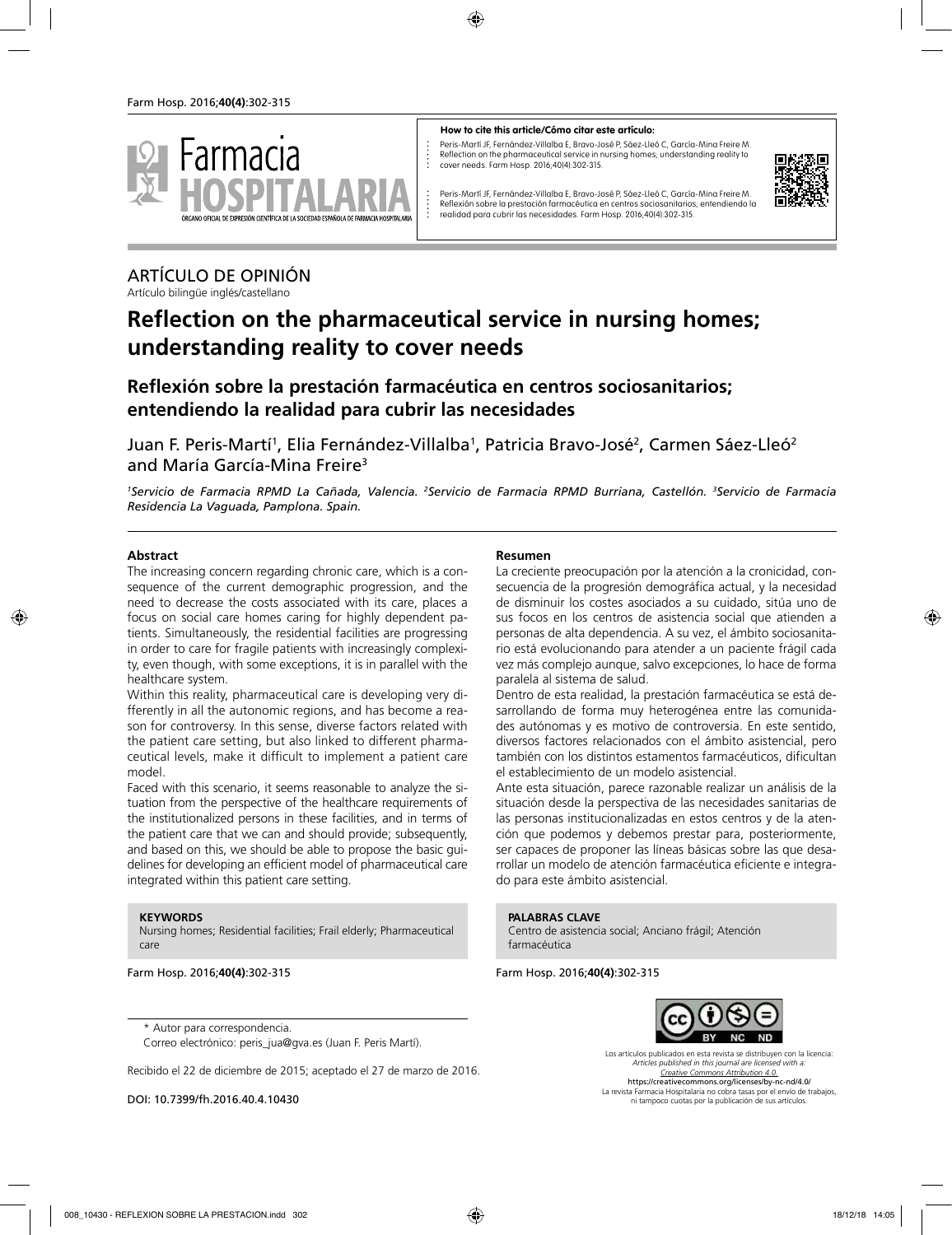# **Introduction**

The demographic progression and economic situation are forcing the most developed countries to direct their health systems towards chronic patient care<sup>1</sup>; the epidemiological pattern has changed, and currently 80% of Primary Care visits, 60% of hospital admissions, and 70% of healthcare expenses are associated with chronic conditions<sup>2</sup>.

As a consequence of this reality, the Strategy for Addressing Chronicity in the National Health System<sup>3</sup> was published in 2012; this document established three key points: patient care by multidisciplinary teams with professionals from the healthcare and social services involved, guarantee of continuity of care, and maximization of the involvement by patients and those around them.

In recent years, public authorities have become increasingly interested in the population institutionalized in nursing homes(NH), in terms of pharmaceutical provision; this is particularly due to the need to reduce the costs associated with the use of medications. In this setting, Royal Decree 16/2012<sup>4</sup> establishes in its Article 6 the basis for pharmaceutical planning in order to develop a specialized pharmaceutical care: to establish a specific pharmacy department, or a medication storage associated with a public hospitalpharmacy department of a public hospital. Private centres with less than 100 beds will also have the possibility to link the storage to a community pharmacy.

Pharmaceutical reality is complex, and its action in this setting is subject to multiple factors difficult to put together. There are pharmacy-related factors, such as the organization of this sector into different pharmaceutical services (hospital , primary and community care); and other non-pharmacy-related factors, such as the geographical dispersion of nursing homes, and the varied distribution among the different healthcare areas. The complexity of this scenario can explain, though only partially, the slow reaction by the different spanish autonomic regions to the new legal regulations and, at the same time, the publication of many articles and opinions in the specialized press regarding which pharmaceutical area should provide this patient care.

This article is intended to reflect on some basic issues which have not been well clarified, to destroy some preconceptions about the patient care setting, and to identify the needs of institutionalized persons, for the sole aim of collaborating in order to improve the care provided and, therefore, the health outcomes in the patients managed.

# **A brief analysis of the real situation. Nursing homes and models for pharmaceutical care**

It is difficult to conduct a brief analysis, due to the existing diversity between the residential facilities in the

different autonomics regions, particularly among those depending on social services. However, it is possible to declare that, in the same way that services depending on healthcare structures, such as home hospitalization units, have had an important development in recent years, the social care facilities are in continuous evolution, and are currently managing a heterogeneous population with increasingly complex health issues who require multiple levels of care in many cases, halfway between the hospital and their home<sup>5,6</sup>. And all this, to a high extent, is conducted in parallel with the healthcare system.

From the perspective of Pharmacy, the situation is similar. The variety of pharmaceutical care experiences that we can find in Spain, both from the community pharmacy and from hospital pharmacy departments, is so important that its analysis would require an entire article. This situation led to the publication in 2013 of the report titled "Hospital Pharmaceutical Care in Nursing Homes. Analysis of the Situation and CRONOS-SE-FH Proposal", prepared by the CRONOS work team of the Spanish Society of Hospital Pharmacy<sup>7</sup>, where the current situation is analyzed, and a proposal is made to be conducted from pharmacy departments.

There is a baseline problem: the use of non-care criteria (ownership of the centre and/or number of beds) results in a distribution between pharmaceutical servicess that makes it difficult to develop a real patient care model, which would be the key for developing activities and policies targeted to a rational use of medications and healthcare products and, ultimately, a better quality of patient care.

The objective must be to adapt the care model to the needs of this population and their healthcare setting. We analyze the current situation by reflecting on certain topics and scenarios frequently used in the discussion about which pharmaceutical services are required in this setting, and who must provide them.

# **Are institutionalized patients considered outpatients?**

The nursing home is the place of residence of the patient. When a patient is admitted to a social care centre, the social worker will register him/her in the place where the centre is located. Therefore, the patient will be assigned to a general practitioner in the public health centre of this area.

This assignment does not indicate outpatient nature at all. Any person will have it by the mere fact of registration, regardless of being hospitalized, institutionalized, or living at home. A patient is considered an outpatient when is attended in the health centre and then return home. Drawing a parallel with this, it will be considered home care when patient care takes place in their home, while patients will be considered hospitalized or institutionalized when they stay in a centre in order to be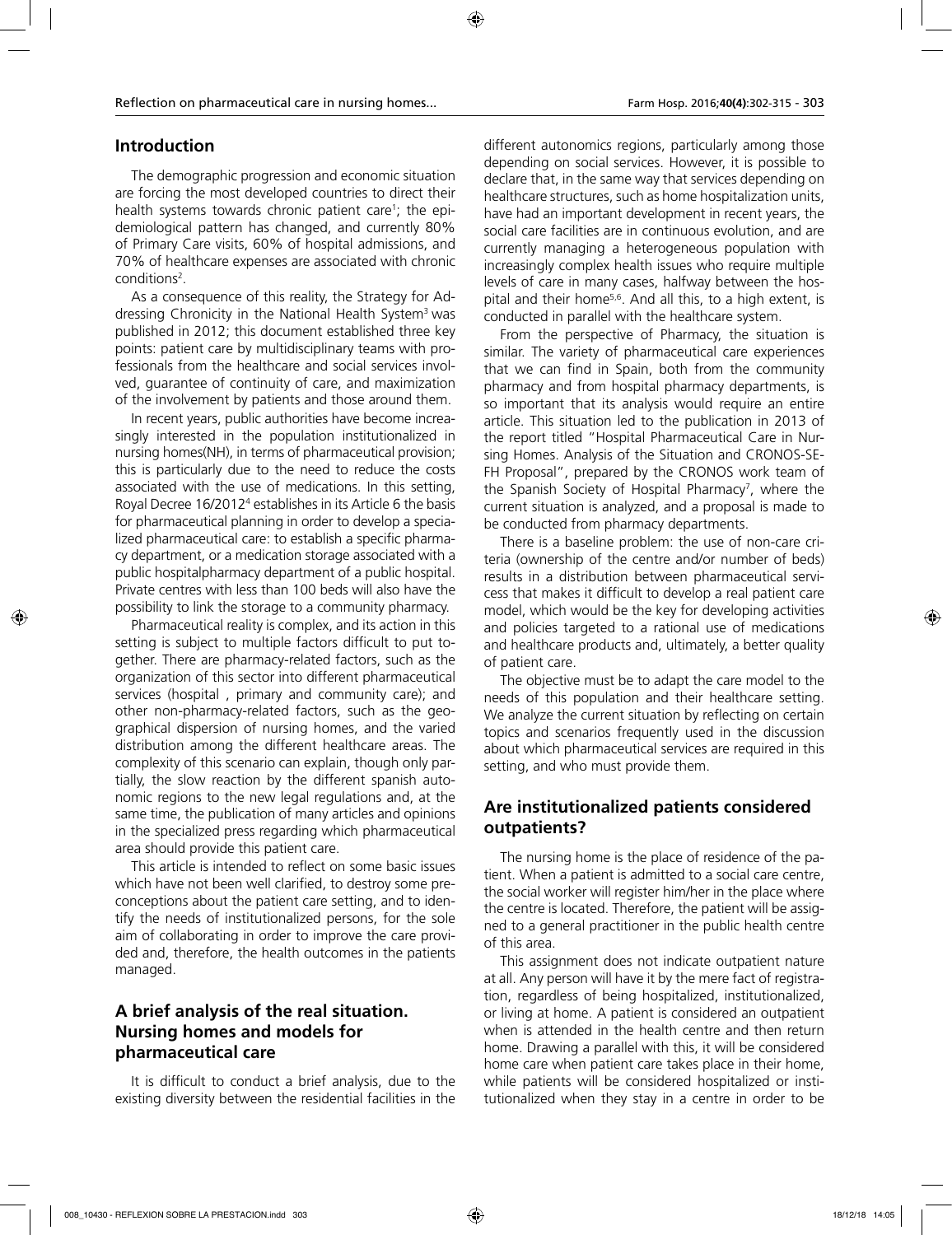managed there and by its staff, as occurs in the hospital setting and also in a nursing home.

This institutionalized patient profile is not clear from current regulations; however, the more recent rules go along this line, without specifying it directly. This appears in the previously mentioned RD 16/20124 , article 6, which places the social care centre at the same level as the prison system and the hospital setting, in terms of pharmaceutical regulation.

But the reality must be accepted, if an improvement in patient care is the objective; and, if necessary, regulations must be modified and the healthcare structure must be adapted. And the reality is this: patients in a nursing home are not managed by health centre but by a multidisciplinary team in the nursing home which, in the majority of cases, is not integrated within the health system.

#### **Institutionalized patients require complex care, also from the pharmacotherapeutical point of view**

Three situations which have a direct impact on medication management can be highlighted: age-associated pharmacokinetic/dynamic changes<sup>8</sup>, the prescription cascade9 , and drug-drug and drug-disease interactions10. This complexity is responsible for the high incidence of hospital admissions caused by medication: between 3 and 5% of total hospital admissions (5-10% in terms of  $cost$ ) in western countries<sup>11,12</sup>.

Patients with multiple morbidities and functional and/ or cognitive deterioration will require a therapeutical approach centred in the person and not in each of the health issues separately. For this reason, the application of current clinical guidelines presents many limitations. It is not possible to extrapolate their indications to complex chronic patients, because the potential associated morbidities are not taken into account. Their objectives are usually focused on clinical benefit, and those aspects associated with safety are assessed with lower accuracy. Except for some cases, these guidelines don't include treatment recommendations for patients with limited life expectancy, and mortality reduction outcomes are prioritized over quality of life. And the functional and/ or cognitive deterioration of patients is not taken into account<sup>13</sup>. That is to say, *complexity* is not taken into account by guidelines recommendations.

This complexity entails, as well as multiple morbidity and frailty, a level of functional and/or cognitive deterioration (dependence) leading to complementary health and social care requirements for these patients.

The next question would be: Which is the level of complexity of those patients managed in these centres? Using data from different studies in nursing homes linked to Pharmacy Department *La Cañada* Nursing Home, we can state that almost 60% of residents present moderate to total dependence (I. Barthel<60), almost 50% present severe cognitive deterioration (MEC-Lobo < 14), there is a 28% prevalence of malnutrition or high risk of malnutrition, practically half of patients are at medium-high risk of pressure sores (Norton<12), and >60% would be considered pluripathological patients according to the classification by the Andalusian Regional Government's Ministry of Health and, therefore, according to the characteristics of this tool, at high risk of requiring hospital admissions.

### **Institutionalized patients are highly polymedicated**

This is a widely used phrase, and it is true. Polymedication should not always be understood as poor clinical practice. Institutionalized patients present a major number of comorbidities which will often require using a high number of medications. The problem lies in their unnecessary or inappropriate use.

At the same time, this could be considered a health issue. The use of medications is the main intervention by the health system and, regardless of this, it is estimated that  $>50\%$  of them are not adequately taken<sup>14</sup>. The percentage of patients taking 10 or more medications has increased from 1.9% in 1995 to 5.8% in 201015, and it is obvious that the risk of problems associated with medication will increase with the number of medications taken. Causes are varied, and have an impact both on the patient/caregiver and on the health system <sup>16</sup>.

In this sense, dispensing by a Hospital Pharmacy Department has been significantly associated with a lower number of medications per patient in public nursing homes for the elderly in Belgium<sup>17</sup> and also in Spain.

For example, a retrospective study on the activity during the past two years of a hospital pharmasyst in the setting of comprehensive geriatric assessment in a nursing home with 108 beds allowed to reduce the percentage of polymedicated patients (from 79.3% to 64.6%) and to discontinue 262 medications (2.26 medications/patient); the most frequent drugs were hypnotic-anxiolytics, antipsychotics, anti-ulcer agents, and antidepressants.

This experience goes in line with what Maher *et al*<sup>18</sup> have stated in an opinion article about the clinical consequences of polypharmacy: that the best intervention on this situation would be a multidisciplinary approach by a team including one clinical pharmacist.

#### **Institutionalized patients present a higher risk of suffering drug-related problems**

Institutionalized patients present a higher risk of suffering drug-related adverse events than outpatients 19,20. This situation is due to multiple factors, depending on patients, their treatment, and the health/social system.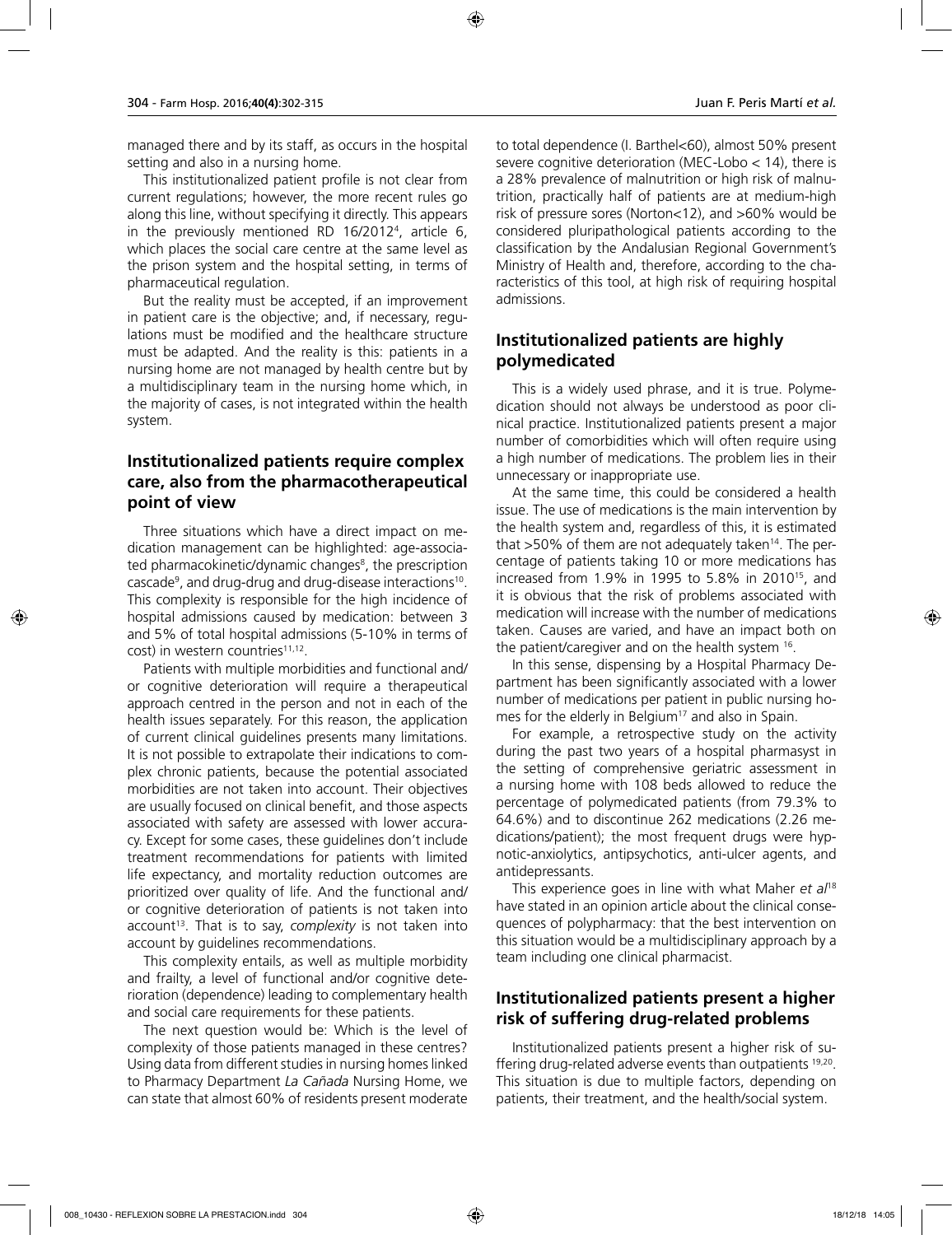Polypharmacy increases the risk of presenting drug-related reactions from 13% to 82%, when going from 2 to 7 or more drugs as the defining criteria. The drugs most frequently associated with this are: cardiovascular agents, diuretics, anticoagulants, NSAIDs, antibiotics and hypoglycemic drugs $21$ . The prevalence of polypharmacy  $($  5 medications) in institutionalized elderly patients in Europe has been estimated in 75%, and there is a 24.3% rate of excessive polypharmacy  $(≥ 10$  medications) $22$ . This is caused not only by the duplicity in medical units and the number of prescribing professionals involved in patient treatment, but also by the number of pharmacies involved in dispensing, and the type of pharmacy service 16.

For example: When a predefined alert system, or *trigger tool,* was implemented in a nursing home with 96 patients, with a median of 6 medications per patient (range: 2-16), 130 positive alerts were detected, and 72.4% of patients presented at least one. The most frequent were constipation and falls, in 21.9% and 18.3% of patients, respectively. The medications more frequently associated with the alerts were: benzodiazepines, antipsychotics, and oral antidiabetics.

# **Pharmaceutical care based on the use of prescribing quality endpoints (STOPP/START)**

In recent years, there has been a significant increase in the level of concern regarding the availability of procedures to assist healthcare professionals in the adaptation of treatment for polymedicated elderly patients. In this sense, probably due to their easy implementation and their better adaptation to the drug therapy used in Europe, there are multiple publications using the STOPP/START criteria<sup>23</sup> in order to analyze the quality of prescription in nursing homes and other patient care settings $24-26$ .

These criteria have not been created as a replacement for the comprehensive assessment of patients; in fact, they have not been designed in order to detect absolutely all potentially inadequate prescriptions, but the most preventable situations in daily practice; this circumstance allows them to be used in primary care as well as in the hospital or residential facilities settings.

In an initial assessment of the utility of these criteria, 41 patients from the nursig home RPMD *La Cañada* were included ramdomly, with 83-years-of-age (SD: 3.9), a medium level of moderate functional dependence, and moderately severe cognitive deterioration. The findings were 33 STOPP criteria and 23 START criteria. After multidisciplinary assessment (by the physician, the pharmacist and the nurse), 60.6% of STOPP criteria were applied, and none of the START criteria. The causes for the lack of implementation of these criteria were: patient stability (n=10), limited life expectancy (n=10) and treatment directed by specialized care (n=3).

Given this situation, the solution is not a systematic implementation of these or other criteria, but a multidisciplinary approach that includes the need for a periodical **review** of medication, and takes into account the benefits of *deprescribing*27. Along this line, we understand the integration of the pharmacist within a nursing home, because this action becomes more relevant when polymedication is combined with frailty<sup>27</sup>, in order to achieve the adaptation of treatment to the evolution, prognosis, preferences and quality of life of patients.

### **Antipsychotics are excessively used in the sociosanitary setting**

Another widespread claim, and also true. There have been many publications in recent years about the excessive use of antipsychotic medications in elderly patients with dementia in nursing homes. This situation has led to many centres, companies, and organizations such as CEOMA (Spanish Confederation of Organizations for the Elderly) to lead a critical school of thought regarding this, and to promote the development of programs targeted at a more rational use of these medications, prioritizing non-pharmacological measures, and *untying* patients as much as possible<sup>28</sup>. This is not the real situation in all centres, but there have been advances in this respect in many of them; and it must be said that this has been achieved without any support by the healthcare structure.

However, there are few articles highlighting another reality: the majority of these patients are already on excessive antipsychotic medication at the time of admission in the nursing home. This is a clear example of the way in which the patient care setting will also determine treatment: the home/outpatient setting is different to the institutionalized patient setting. A patient with dementia and behavioural alterations in his family setting can require a different treatment for many reasons, such as an excessive workload for the caregiver, or lack of carer; on the other hand, a residential facility will have a clinical team with the ability to manage this type of patients and situations, with non-pharmacological and pharmacological measures.

In a multidisciplinary program initiated in 2012 about the adaptation of antipsychotic drugs in patients with dementia in a nursing home with 120 beds, 35 patients were included (mean age: 82.3 years; SD: 5.8) according to predefined selection criteria. After the individual assessment and sequential discontinuation of these medications, the outcomes were: total discontinuation in 28 patients (80%) and dose reduction in 7 patients (20%). It must be highlighted that it was only necessary to re-initiate antipsychotic treatment in two patients whose medication had been discontinued, and in both cases at a lower dose (data from the Pharmacy Departmentof Burriana Nursing Home).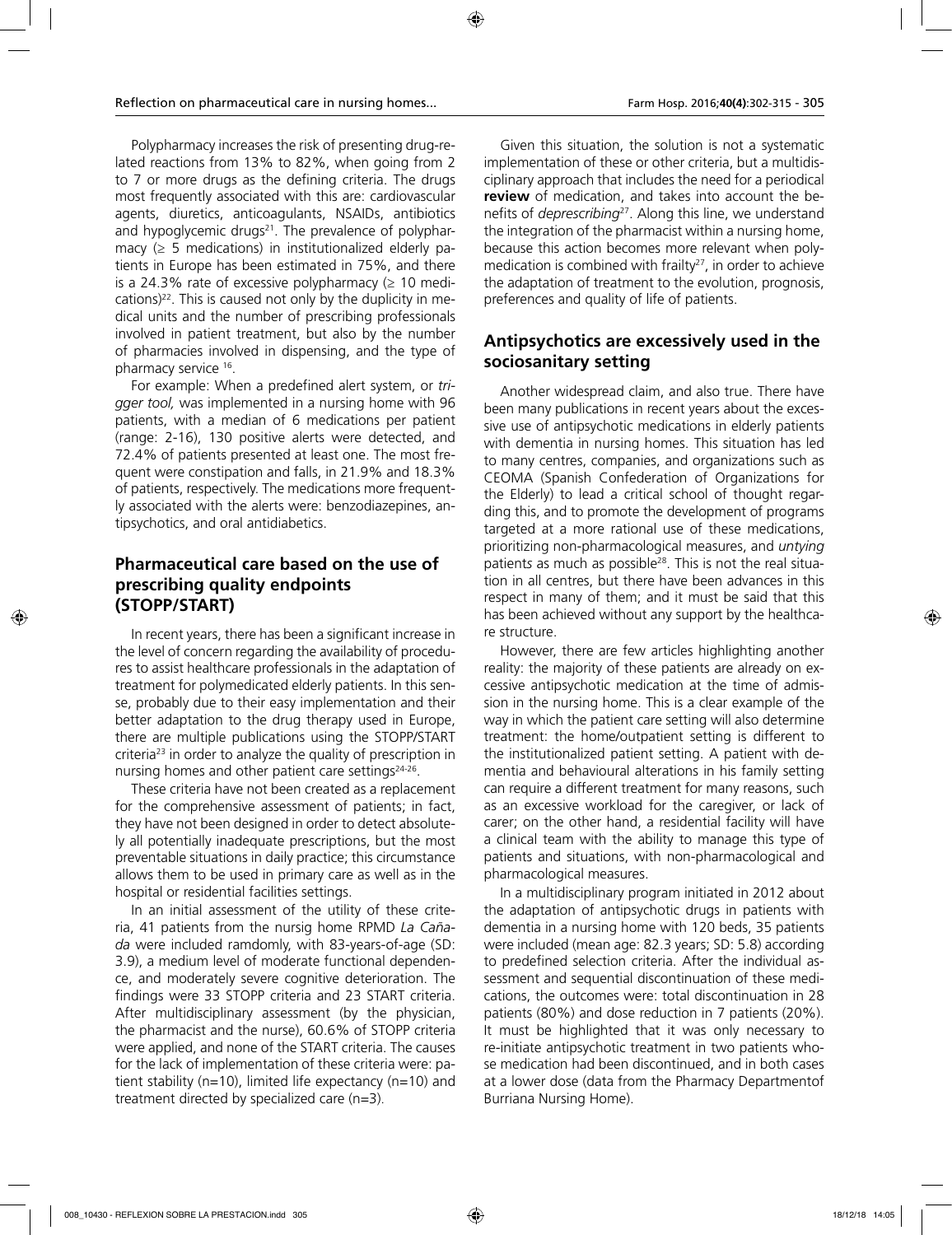#### **Institutionalized patients present a high risk of malnutrition**

Elderly patients present a higher risk of malnutrition than other age groups. The risk and occurrence of malnutrition in this group is caused by physiological risk factors (lower energy expenditure), physical and clinical factors (chewing and/or swallowing problems, chronic diseases, medication, etc.), and psychosocial factors (cognitive deterioration, depression). The Predyces study indicates that 23% of patients hospitalized in our country are at risk of malnutrition, and those >70-year-old present the higher risk (37%)29. There was a 50% prevalence of malnutrition in >75-year-old patients at hospital discharge29. In the same line, different studies state that the proportion of malnutrition in institutionalized elderly patients ranges between 18 and 38.6%<sup>30</sup>.

A study conducted in 2008 with 1,148 patients institutionalized in 16 nursing homesof Valencia region showed a malnutrition prevalence of 11.5%, with 16% of patients at risk, and a high prevalence  $(25%)$  of obesity<sup>31</sup>.

Malnutrition in institutionalized patients is a key factor in the development of frailty. For this reason, institutionalized patient care demands interventions in order to prevent risks and improve the nutritional status, to a higher extent than in other settings. In this sense, the implementation of a multidisciplinary protocol for nutritional screening and assessment adapted to this population will allow to conduct a follow-up in this type of patients, and interventions for those who require it.

The presence of polymedication can also have a negative impact on the nutritional status of patients $33$ . The risk of losing weight is three times higher in those patients taking 5 or more medications vs. those who take fewer drugs<sup>34</sup>. Moreover, the use of antidepressants and/or antipsychotics can have a significant impact on patient's appetite and weight, and this circumstance must be taken into account when adapting treatment to each patient and clinical situation.

Nutritional care is complex and also requires a multidisciplinary approach; the team must include healthcare professionals (physician, pharmacist, nurse) and dieticians, able to offer the individualized care required by each patient<sup>33</sup>.

In line with everything stated so far, a pharmacy department targeted to this type of patients should have access to the most adequate nutritional resources (specific for feeding tubes, oral supplements, adapted texture, etc.) and be able to work together with the rest of the team in terms of patient assessment, for an adequate nutritional and pharmacological treatment.

### **Nursing homes have developed a patient care system parallel to the NHS. How far should this go?**

So far, patient complexity and care have been assessed. But, how far should we go in terms of patient treatment in the nursing homes? *This is the question*. It seems reasonable to think that the level of patient care to be conducted should be determined by the public health system, probably after an assessment of what is more convenient or beneficial for the patient; of course, without forgetting efficiency for the health system. However, this does not happen.

Nursing homes have developed over time a model of multidisciplinary care for institutionalized persons. In fact, this is demanded by current regulations; and there is a team in the majority of these centres, formed at least by the centre management, a clinician, nursing staff, a psychologist, a physiotherapist, a social worker, and a sociocultural entertainment technician; this team will manage patients from a multidimensional perspective, and will try to cover their healthcare and social needs.

In the majority of centres of the diferents spanish regions, this patient care is conducted in parallel with the National Health System. The Strategy for Addressing Chronicity 3 has acknowledged this, and stated the need to work for an organizational and structural integration able to manage complex chronic patients in the most adequate way possible.

Here we find a critical / troublesome point: On a structural level, the healthcare provided to patients in nursing homes is not integrated and does not have a simple coordination with the healthcare system; and, on the other hand, patients are increasingly complex, with higher frailty and more requirements regarding healthcare. Therefore, it is recommended to avoid the transition between healthcare levels, and to achieve an effective communication with hospital clinician in order to manage situations that can be addressed from the centre<sup>35</sup>.

The morbidity associated with Alzheimer's Disease, the implementation of palliative care, or the clinical complexity of many of the persons managed, are situations that cannot be left outside the health system, if the objective is to offer the best patient care available.

Speaking in specific clinical terms, as an example, pneumonia acquired in a nursing home should be considered as hospital-acquired pneumonia (and not community-acquired pneumonia), because the prevalence of multi-resistant pathogens is similar to the hospital and, therefore, the need for broad-spectrum hospital use antibiotics will also be similar<sup>36</sup>.

In line with the previous example, those nursing homes linked with a hospital pharmacy department have access to treatment with hospital use medication, which will be beneficial for patients by avoiding the risks of hospitalization and transition between patient care levels, and will also offer an economic benefit to the public health system by preventing a hospital admission, which is one of the main objectives of the plan for chronic patient care. But the hospital pharmacy is not enough to address this possibility; an integration of resources will be essential.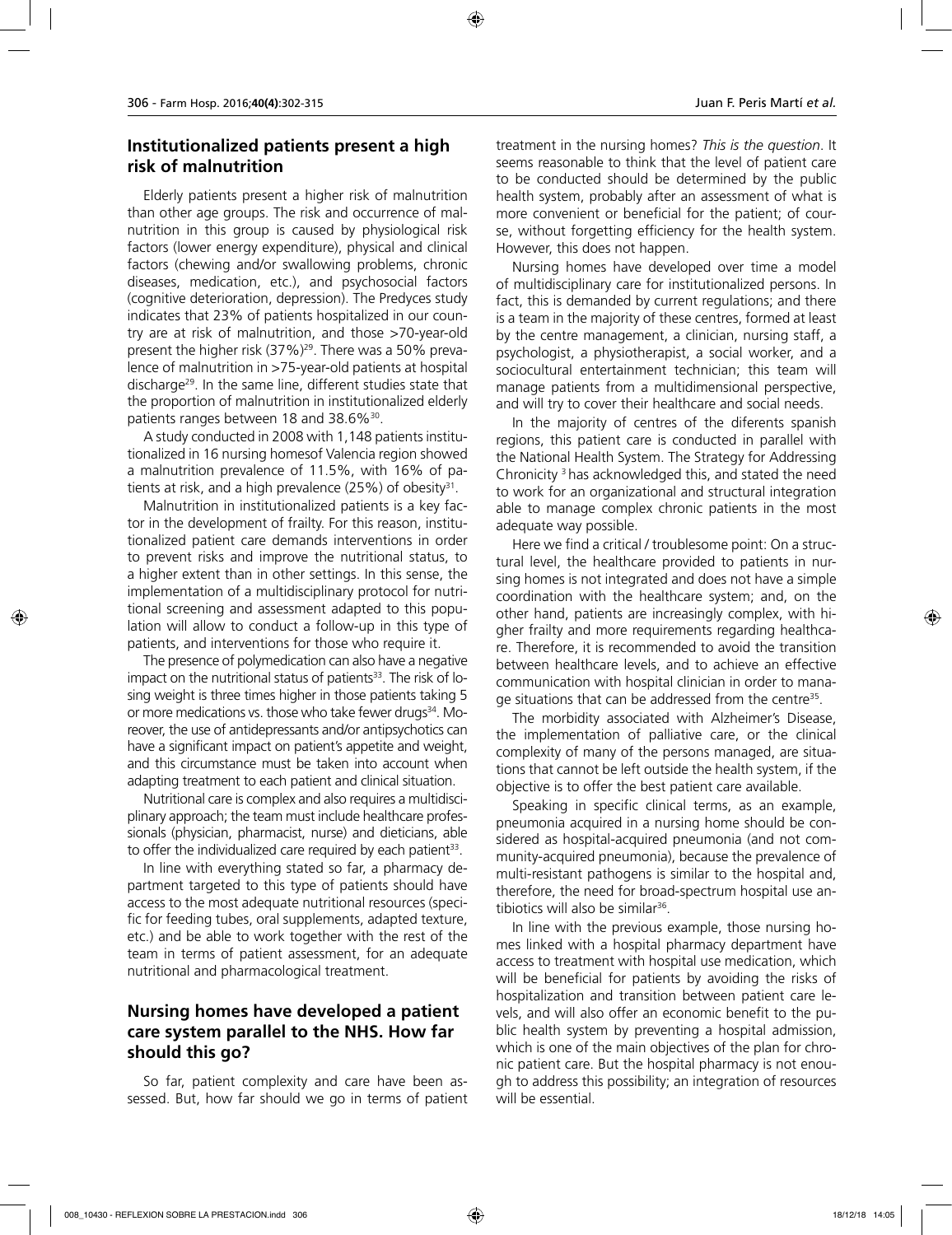It is true that steps are being taken in order to improve continuity of care. Some regions have an electronic clinic history which is shared by the different care levels, including the residential facilities setting; others have incorporated the health systems professionals. These are positive initiatives, but still isolated, and often targeted to control the prescription of medications. To incorporate tools or to coordinate certain patient cares could encourage an improvement; but this will be insufficient if structures have not been previously integrated, that is to say, if no clinical integration between teams and professionals has been ensured<sup>37</sup>.

# **Acute Care Hospitals cannot manage institutionalized patients in a convenient manner**

Nursing homestaff will usually complain about the conditions in which patients return after hospital discharge. Hospital stays will usually cause health issues in fragile patients: pressure ulcers, disorientation, confusion or weight loss. This situation will lead to an increase of their vulnerability, which will be sustained during some time after hospital discharge; some authors have called it "post-hospital syndrome"38. In this sense, data collected in 2014 from 12 nursing homes (n=920) linked to the Pharmacy Department La Cañada Nursing Home show that a fourth of all pressure ulcers have an external source (hospital, home) when the number of hospital stays is much lower.

This reality demands a reflection about how and where these persons should be managed, making the most of the different resources, in order to ensure an adequate care and location at all times. Two points that must be worked upon could be determined: a) Improving the care received by these people in hospital, offering a more patient-centred care, and not focusing all efforts exclusively on the problem leading to their admission<sup>37</sup>, and b) Encouraging patient care within their centre, avoiding hospitalizations that are not beneficial for the patient.

# **MDS as a basic tool for pharmaceutical care in sociosanitary centres**

The use of monitores dosage systems (MDS) has been widely proposed, and even incorporated in some regulations and/or programs for action, as a basic tool for pharmaceutical care in the setting of social care centres. But are we sure that this is the most adequate system? In this setting, as well as in the hospital setting, this will mean not only dispensing, but also administering the medication and conducting patient follow-up.

The NHS England does not consider that its use would be adequate in this type of centres, because they understand that its contribution to safety is not completely clear, and their use does not seem to reduce the number of medication errors, when centres using these systems

are compared vs. centres that do not use them<sup>39,40</sup>. On the other hand, they do find an advantage in terms of scale economy, by making easier the preparation of medication in a centralized way<sup>39</sup>.

In our experience, medication dispensing must be conducted according to a system of individualized single doses, adapted to the clinical setting, that will maximize safety and, at the same time, facilitate nursing work for an adequate administration of medications. In this clinical setting, where institutionalized patients are managed by a healthcare team, the same as in hospitals, the Pharmacy Department does not dispense the medication directly to patients, but prepare it for administration by the nursing staff. And this must be done under the best conditions, that is to say: individualized by patient, correctly identified, and within a system that will make nursing work easier and minimize errors.

#### **From reflection to proposal**

Treatment approach for complex chronic patients is difficult, both for the healthcare professional managing them and for the professional who must prepare a plan of care from different social and healthcare resources that must be interconnected.

It could be claimed that any model of care proposed should be sustainable, provide some value, adapt care to the situation of each patient and their empowerment; and therefore it should be multidisciplinary, with the objective of obtaining a synergy with the actions of each professionals, and achieving a better outcome than the sum of each one separately<sup>37</sup>.

Based on these premises, and on the experience of Hospital Pharmacy in this setting of care, we understand that the model of pharmaceutical care in nursing homesmanaging complex patients should meet the following characteristics:

- − It must be integrated within the Health System, being part of the healthcare structure. In fact, the whole healthcare offered to patients institutionalized in nursing homes should be integrated within the Health System.
- − It must be able to adapt to the setting of care. Follow-up for complex chronic patients requires collaboration with different healthcare and social professionals, in an area with few certainties at pharmacotherapeutical assessment.
- − It will be linked to the pharmacy departmentsof the hospital of reference, or implemented in the nursing home in order to have a higher ease of adaptation, according to the reality in each area / healthcare area, and based on the number of centres and patients to be managed.
- Regardless of the structure created, the pharmacist must be able to conduct his patient care work in the nursing home. It is worth insisting in the fact that the best outcomes are obtained when acting at a *micro* level, that is to say, with the healthcare professional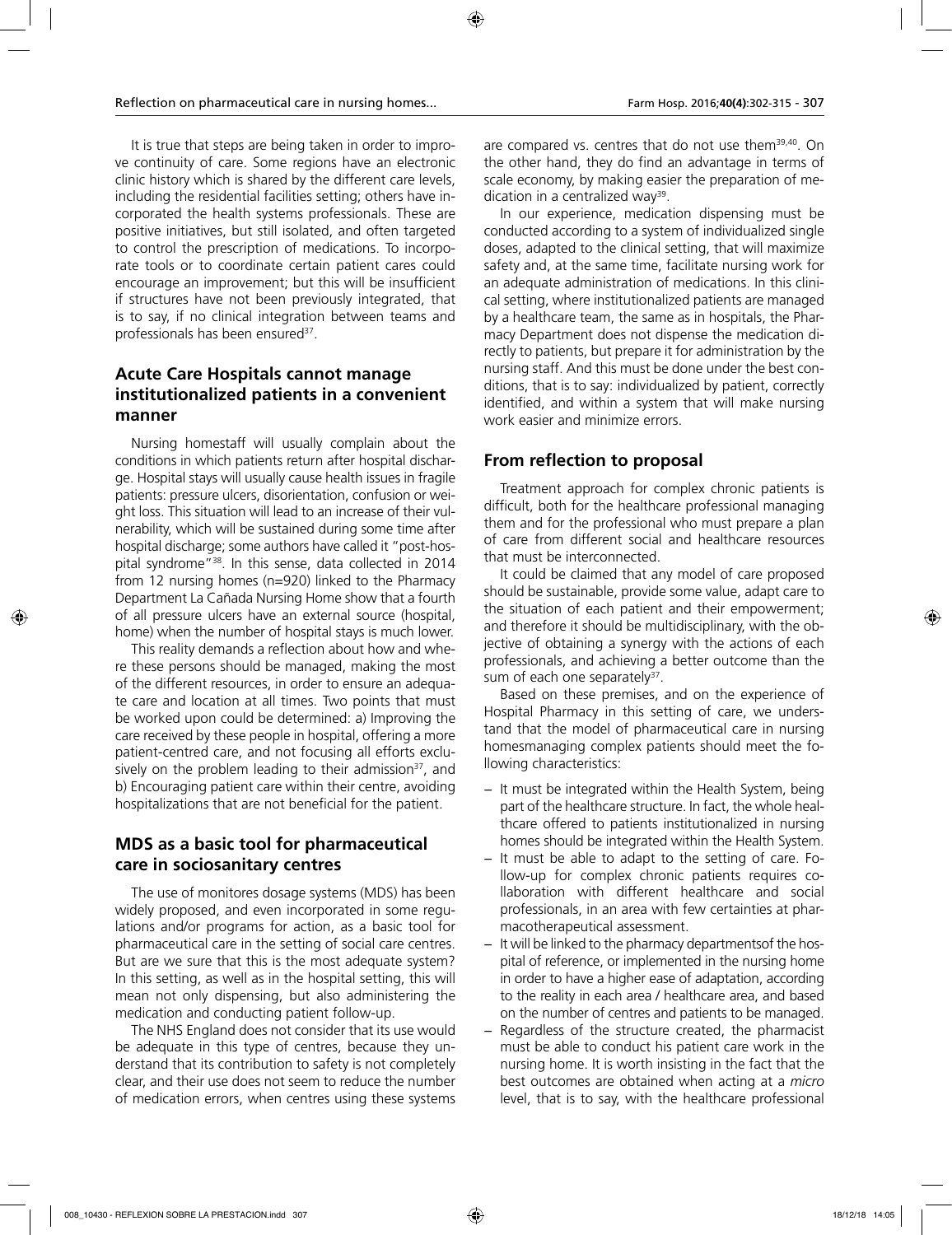as a member of the healthcare team $41$ . Only this way it will be possible to provide a value that will have impact on the health status and/or quality of life of the patient managed.

The reflections in the present article are intended to expose the need to place patients in the central axis of the assessment about which level of pharmaceutical care should be conducted in this clinical setting. The type of patient care cannot be the result of a simple analysis of direct costs or vested interests; it should be derived of a somewhat more complex analysis. Developing a system for distribution in single doses adapted to the setting, incorporating a formulary system from a pharmacy and therapeutics comitee, adapting pharmacological treatment to the real situation of the patient based on a comprehensive geriatric assessment, or collaborating in the improvement of the patient care ability of the centre in order to prevent transitions in care and to reduce avoidable hospitalizations, are real improvements offered from the Hospital Pharmacy that will provide a clinical *value* and, at the same time, will favour the *sustainability* of the system.

However, this is not enough. The proposal, in four brief items, insists on the need to work in an environment of clinical and not only pharmaceutical integration, as the only possible way to address with security an improvement in the healthcare for these patients, and to guarantee continuity of care.

### **Bibliography**

- 1. Le Galès-Camus C, Beaglehole R, Epping-Jordan J, coordinadores. Preventing chronic diseases: a vital investment: WHO global report [Monografía en Internet]. Geneva, Switzerland: World Health Organization (WHO); 2005 [Acceso Mayo 2014]. Disponible en: http://www.who.int./chp/chronic\_disease\_report/full\_report.pdf
- 2. Bengoa R. Empantanados. RISAI [revista en Internet]. 2008 [Acceso Mayo 2014]; 1:1-7.
- 3. Ferrer-Arnedo C, Orozco-Beltrán D, Román-Sánchez P, coordinadores. Estrategia para el Abordaje de la Cronicidad en el Sistema Nacional de Salud. Madrid: Ministerio de Sanidad, Servicios Sociales e Igualdad; 2012.
- 4. Real Decreto-ley 16/2012, de 20 de abril, de medidas urgentes para garantizar la sostenibilidad del Sistema Nacional de Salud y mejorar la calidad y seguridad de sus prestaciones. Boletín Oficial del Estado, nº 98, (24 de abril de 2012).
- 5. Tamura BK, Bell CL, Inaba M, Masaki KH. Outcomes of polipharmacy in nursing-home residents. Clin Geriatr Med. 2012;28(2):217- 236.
- 6. López R, López JA. La reorientación de la asistencia en residencias de ancianos: una perspectiva integradora. Rev Esp Geriatr Gerontol. 2007;42:2-4.
- 7. Peris JF, Fernandez EM, García-Mina M, Santos B, Albiñana S, Delgado E, Muñoz M, Casajús P, Beobide I. Prestación farmacéutica especializada en centros sociosanitarios. Análisis de situación y propuesta CRONOS-SEFH. Madrid: Sociedad Española de Farmacia Hospitalaria; 2013.
- 8. Gurwith JH, Rochon P. Improving the quality of medications use in elderly patients: a not-so-simple prescription. Arch Inter Med. 2002;162:1670-2.
- 9. Rochon P, Gurwith JH. Optimising drug treatment for elderly people: the prescribing cascade. BMJ. 1997;315:1096-9.
- 10. Becker ML, Visser LE, van Gelder T., Hofman A, Stricker BH. Increasing exposure to drug-drug interaction between 1992 and 2005 in people > or = 55 years. Drugs Aging. 2008; 25:145-52.
- 11. Onder G, Pedone C, Landi F. Cesari M, Della Vedova C, Bernabei R et al. Adverse drug reactions as cause of hospital admissions: results from Italian Group of Pharmacoepidemiology in the Elderly (GIFA). J Am Geriatr Soc. 2002;50:1962-8.
- 12. Olivier P, Bertrand L, Tubery M, Lauque D, Montastruc JL, Lapeyre-Mestre M. Hospitalizations because of adverse drug reactions in elderly patients admitted through the emergency department: a prospective survey. Drugs Aging. 2009;26:475-82.
- 13. Fusco D, Lattanzio F, Tosato M, Corsonello A, Cherubini A, Volpato S et al. Development of criteria to assess appropriate medication use among elderly complex patients (CRIME) project. Drugs Aging. 2009; 26:3-13.
- 14. Failure to take prescribed medicine for chronic diseases is a massive, world-wide problem [Monografía en Internet]. Geneva, Switzerland: World Health Organization (WHO); 2003 [Acceso Mayo 2014]. Disponible en: http://www.who.int/mediacentre/news/releases/2003/pr54/en/
- 15. Duerden M, Avery T, Payne R. Polypharmacy and medicines optimization. Making it safe and sound [Monografía en Internet]. London: The King's Fund; 2013 [Acceso Mayo 2014]. Disponible en: http:// www.kingsfund.org.uk/sites/files/kf/field/field\_publication\_file/ polypharmacy-and-medicines-optimisation-kigsfund-nov13.pdf
- 16. Tamura BK, Bell CL, Inaba M, Masaki KH. Factors associated with polypharmacy in nursing home residents. Clin Geriatr Med. 2012;28(2):199–216.
- 17. Elseviers MM, Vander Stichele RR, Van Bortel L. Drug utilization in Belgian nursing homes: impact of residents' and institutional characteristics. Pharmacoepidemiol Drug Saf. 2010;19(10):1041-8.
- 18. Maher RL, Hanlon J, Hajjar ER. Clinical consequences of polypharmacy in elderly. Expert Opin Drug Saf. 2014;13:57-65.
- 19. Aparasu RR, Mort JR. Inappropiate prescribing for the elderly: Beers criteria review. Ann Pharmacother. 2000;34:338-46.
- 20. Gurwitz JH, Field TS, Avorn J, McCormick D, Jain S, Ecker H. et al. Incidence and preventability of adverse drug events in nursing homes. Am J Med. 2000;109:87-94.
- 21. Shah BM, Haijar ER. Polypharmacy, adverse drug reactions, and geriatric syndromes. Clin Geriatr Med. 2012; 28:173-186.
- 22. Onder G, Liperoti R, Fialova D, Topinkova E, Tosato M, Danese P, et al. SHELTER Project. Polypharmacy in nursing home in Europe: results from the SHELTER study. J Gerontol A Biol Sci Med Sci. 2012;67:698-704.
- 23. Delgado-Silveira E, Muñoz-García M, Montero-Errasquin B, Sánchez-Castellano, Gallagher PF, Cruz-Jentoft A. Prescripción inapropiada de medicamentos en los pacientes mayores: los criterios STOPP/START. Rev Esp Geriatr Gerontol. 2009;44:273-9.
- 24. Ryan C, O'Mahony D, Kennedy J, Weedle P, Byrne S. Potentially inappropriate prescribing in an irish elderly population in primary care. Br J Clin Pharmacol. 2009;68:936-47.
- 25. Galván M, Alfaro ER, Rincón M, Rivas PC, Vega MD, Nieto MD. Factores relacionados con la adecuación del tratamiento farmacológico en pacientes pluripatológicos. Farm Hosp. 2014;38:405- 10.
- 26. García-Gollarte F, Baleriola-Júlvez J, Ferrero-López I, Cuenllas-Díaz Á, Cruz Jentoft AJ. An educational intervention on drug use in nursing homes improves health outcomes resource utilization and reduces inaproppiate drug prescription. J Am Med Dir Assoc. 2014;15:885-91.
- 27. Alldred D. Desprescribing: a brave new world?. International Journal of Pharmacy Practice. 2014; 22:2-3.
- 28. Comité interdisciplinar de sujeciones. Documento de Consenso sobre Sujeciones Mecánicas y Farmacológicas. Madrid: Sociedad Española de Geriatría y Gerontología, 2014.
- 29. Álvarez J, Planas M, León M, García de Lorenzo A, Celaya S, García P et al. Prevalence and costs of malnutrition in hospitalized patients: the PREDICES Study. Nutr Hosp. 2012; 27:1049-59.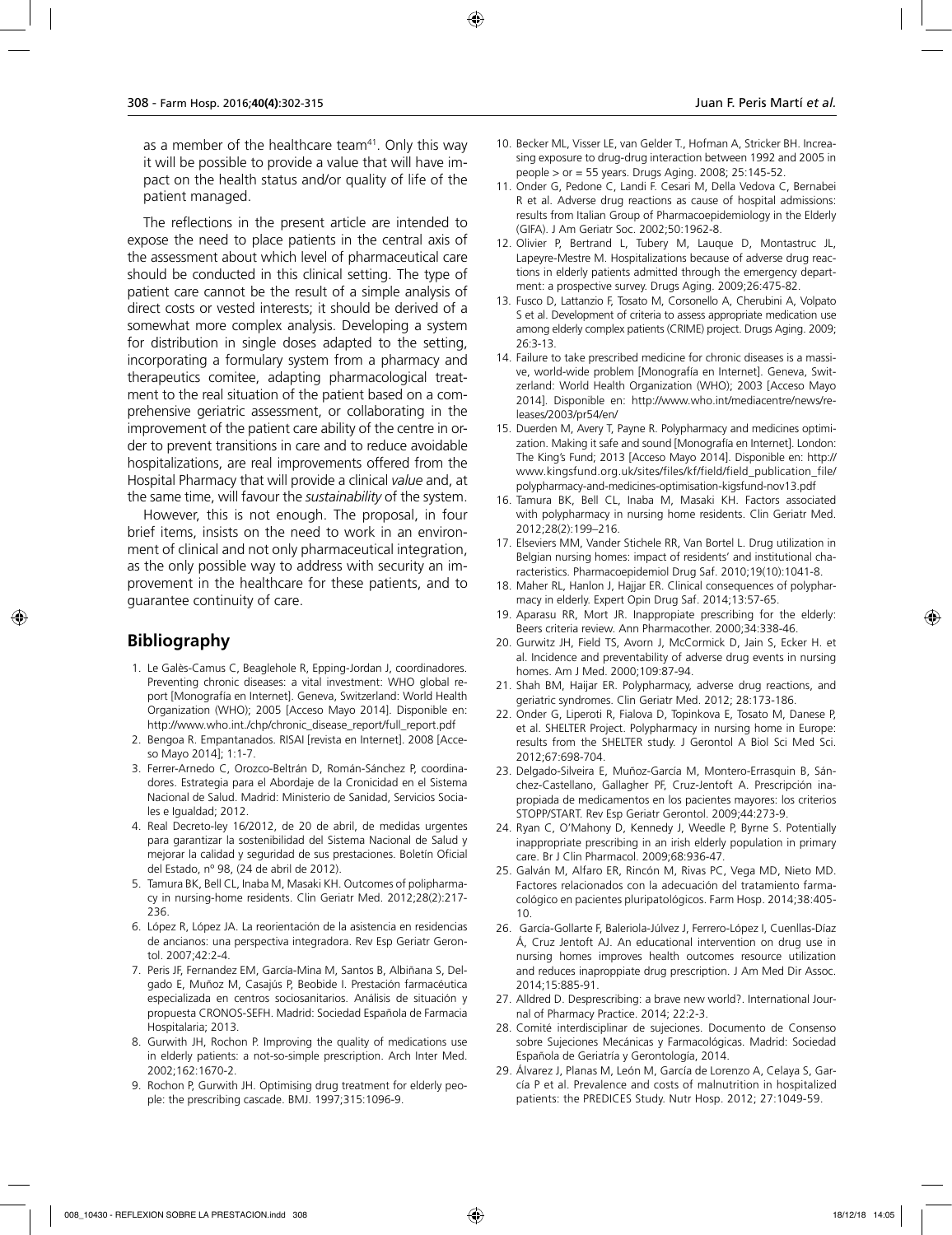- 30. Crogan NL, Pasvogel A. The influence of protein-calorie malnutrition on quality of life in nursing homes. J Gerontol A Biol Sci Med Sci. 2003;58:159-64.
- 31. Bravo P, Moreno E, Sáez C, Rodríguez G, Martínez P, De la Vega A et al. Prevalencia de malnutrición en ancianos institucionalizados de la Comunidad Valenciana. Nut Hosp. 2008;23 (S1):S27.
- 32. Bravo P, Martínez P, coordinadoras. Protocolo de Valoración Nutricional. 2ª ed. Valencia: Conselleria de Benestar Social; 2010.
- 33. Jyrkkä J, Mursu J. Enlund H, Lönnroos E. Pholipharmacy and nutritional status in elderly people. Curr Opon Clin Nutr Metab Care. 2012;15:1-6.
- 34. Agostini JV, Han L, Tinetti ME. The relationship between number of medications and weight loss or impaired balance in older adults. J Am Geriatr Soc. 2004;52:1719-1723.
- 35. Fulton AT, Rhodes-Kropf J, Corcoran AM, Chau D, Herskovits Castillo E. Palliative care for patients with dementia in long-term care. Clin Geriatric Med. 2011;27:153-170.
- 36. Jamshed N, Woods C, Desai S, Dhanani S, Taler G. Pneumonia in the long-term resident. Clinics in Geriatric Medicine. 2011;27:117-134.
- 37. Amblàs J, Espaulella J, Blay C, Molist N, Lucchetti GE, Anglada A et al. Tópicos y reflexiones sobre la reducción de ingresos hospi-

#### **Introducción**

La progresión demográfica y la situación económica están obligando a los países más desarrollados a orientar sus sistemas de salud hacia la atención del paciente crónico<sup>1</sup>; el patrón epidemiológico ha cambiado y, en la actualidad, el 80% de las consultas de Atención Primaria, el 60% de los ingresos hospitalarios y el 70% del gasto sanitario está relacionado con las enfermedades crónicas<sup>2</sup>.

Fruto de esta realidad es la publicación en 2012 de la Estrategia para el Abordaje de la Cronicidad en el Sistema Nacional de Salud<sup>3</sup>, documento que establece tres puntos clave: atención desde equipos interdisciplinares con profesionales de los servicios sanitarios y sociales implicados, garantizar la continuidad asistencial y maximizar la participación del paciente y su entorno.

En los últimos años es creciente el interés de las administraciones públicas hacia la población institucionalizada en centros de asistencia social, o sociosanitarios (CSS), en cuanto al nivel de la prestación farmacéutica debido principalmente a la necesidad de reducir los costes asociados al uso de los medicamentos. En este contexto se sitúa el Real Decreto 16/20124 que, en su artículo 6, establece las bases de la ordenación farmacéutica para el desarrollo de una atención farmacéutica especializada: establecer un servicio de farmacia propio o un depósito de medicamentos vinculado al servicio de farmacia de un hospital del sector público. Los centros de menos de 100 camas del sector privado tienen, además, la posibilidad de vincular el depósito a una oficina de farmacia.

La realidad farmacéutica es compleja y su prestación en este ámbito está sujeta a múltiples factores de difícil conjunción. Unos propios de la farmacia, como es la ordenación del sector con distintos estamentos farmacéuticos (atención especializada, primaria, comunitatalarios: de la evidencia a la práctica. Rev Esp Geriatr Gerontol. 2013;48:290-296.

- 38. Harlan M, Krumholz MD. Post-hospital syndrome-an acquired, transient condition of generalized risk. N Engl J Med. 2013;368:100-2.
- 39. Oxfordshire CHUMS Working Group & Medicines Management Team. Good Practice Guidance E: Monitored Dosage Systems (MDS) in Care Homes [Monografía en Internet]. Oxford: NHS Oxfordshire Clinical Commissioning Group; 2013 [Acceso Octubre 2014]. Disponible en: http://www.oxfordshireccg.nhs.uk/wp-content/uploads/2013/05/Good-Practice-Guidance-E-Monitored-Dosage-Systems-MDS-in-Care-Homess.pdf
- 40. Alldred D, Baqir W, Bennison G, Brown B, La Motte A, George K, et al. Managing medicines in care homes [Monografía en Internet]. London: National Institute for Health and Care Excellence; 2014 [Acceso Octubre 2014]. Disponible en: http://www.nice.org.uk/ guidance/sc1
- 41. Cornwell J. The care of frail older people with complex needs: Time for a revolution [Monografía en Internet]. London: The King's Fund; 2012 [Acceso Mayo 2014]. Disponible en: http://www.kingsfund.org.uk/publications/care-frail-older-people-complex-needs-time-revolution

ria), y otros ajenos, como puede ser la dispersión de los centros y la desigual distribución entre las distintas áreas de salud. La complejidad de esta situación explica, pero solo en parte, la lenta reacción de las distintas comunidades autónomas (CCAA) ante la nueva normativa legal y, al mismo tiempo, la aparición de numerosos escritos y opiniones publicadas en la prensa especializada sobre qué estamento farmacéutico debe prestar esta atención.

El presente artículo pretende reflexionar sobre algunas cuestiones básicas poco aclaradas, romper algunos prejuicios sobre el ámbito asistencial e identificar las necesidades de las personas institucionalizadas con la única finalidad de colaborar en la mejora de la asistencia prestada y, con ello, los resultados en salud de los pacientes atendidos.

#### **Breve análisis de la realidad. Recursos sociosanitarios y modelos de atención farmacéutica**

La diversidad existente entre los recursos sociosanitarios de las distintas CCAA, especialmente entre los que dependen de servicios sociales, hace complejo un análisis breve. A pesar de esto, es posible afirmar que, de la misma forma que los servicios dependientes de las estructuras sanitarias, como las unidades de hospitalización domiciliaria, han tenido un desarrollo importante en los últimos años, los centros de asistencia social están en continua evolución y constituyen, a día de hoy, centros que atienden a una población heterogénea con problemas de salud cada vez más complejos y con necesidad en muchos casos de cuidados múltiples que se sitúan a medio camino entre el hospital y el domicilio5,6. Y todo ello, en gran medida, de forma paralela al sistema sanitario.

Desde la perspectiva de la farmacia la situación es similar. La variedad de experiencias de prestación farma-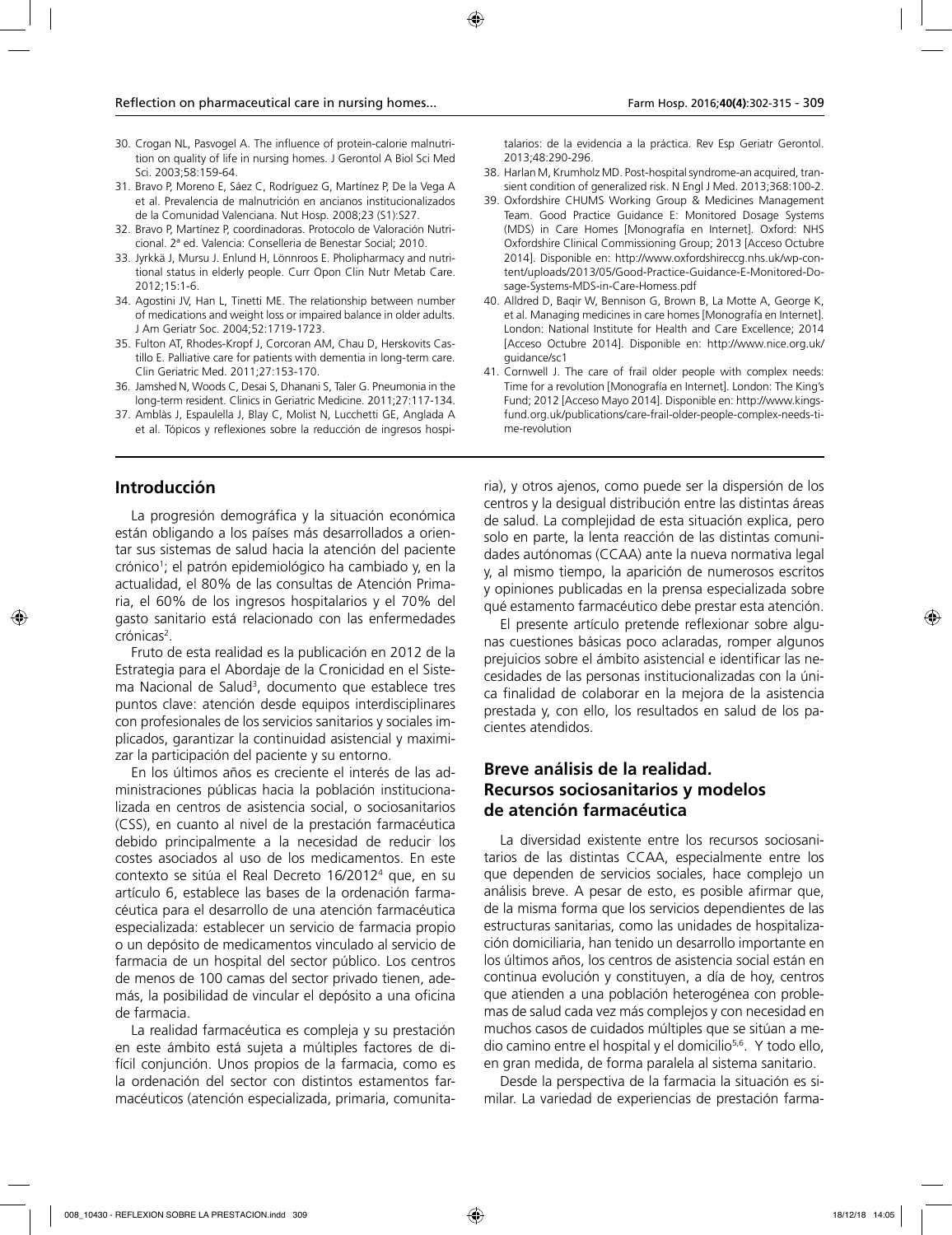céutica que podemos encontrar en España, tanto desde la oficina de farmacia como desde servicios de atención especializada, es tan importante que exigiría para su análisis un artículo entero. Fruto de esta situación es la publicación en 2013 del informe "Prestación Farmacéutica Especializada en Centros Sociosanitarios. Análisis de Situación y Propuesta CRONOS-SEFH", realizado por el grupo de trabajo CRONOS de la Sociedad Española de Farmacia Hospitalaria<sup>7</sup> en el que se analiza la situación actual y hace una propuesta para su desarrollo desde los servicios de farmacia.

El problema es de base. La utilización de criterios no asistenciales (titularidad del centro y/o nº de plazas) da como resultado un reparto entre estamentos farmacéuticos que dificulta el desarrollo de un auténtico modelo de prestación, clave para el desarrollo de actividades y políticas dirigidas al uso racional de los medicamentos y productos sanitarios y, en definitiva, de una mejor calidad asistencial.

El objetivo debe ser adecuar el modelo de prestación a las necesidades de esta población y del entorno asistencial en el que se encuentra. Analicemos la realidad reflexionando sobre ciertos tópicos y situaciones utilizadas frecuentemente en el debate sobre qué prestación farmacéutica se precisa en este ámbito y a quién le corresponde.

#### **¿Es el paciente institucionalizado un paciente ambulatorio?**

La residencia es el domicilio del paciente. Cuando un paciente ingresa en un centro de asistencia social la trabajadora social del centro procede a su empadronamiento en la localidad en la que está el centro. De esta forma, el paciente tiene asignado un médico de cabecera del centro de salud de referencia en la zona.

Esta asignación no marca de forma alguna el carácter ambulatorio de un paciente. Lo tiene cualquier persona por el mero hecho de estar empadronada, independientemente de que esté hospitalizada, institucionalizada o que viva en su casa. Un paciente se considera ambulatorio cuando acude al centro sanitario para ser atendido y vuelve a su domicilio. Siguiendo el paralelismo, será domiciliario cuando la atención sanitaria se desplace a su domicilio y estará en régimen de internado, o ingresado, cuando el paciente permanezca en un centro para ser tratado en éste y por éste, como ocurre en el ámbito hospitalario y, también, en un centro sociosanitario (CSS).

La normativa actual no deja claro este carácter del paciente institucionalizado aunque normativa más reciente, sin especificarlo directamente, va en esta línea, como ocurre en el citado RD 16/20124 , artículo 6, cuando equipara el centro de asistencia social al penitenciario y hospitalario a nivel de la ordenación farmacéutica.

Pero si se trata de mejorar la atención se tiene que asumir la realidad y, si es necesario, modificar la legislación y adaptar la estructura sanitaria. Y la realidad es esta: los pacientes de un centro de asistencia social no son atendidos por el centro de salud de atención primaria sino por un equipo interdisciplinar propio del centro que, en la mayoría de ocasiones, no queda integrado en el sistema de salud.

#### **El cuidado del paciente institucionalizado es complejo, también desde el punto de vista farmacoterapéutico**

Se pueden destacar tres situaciones que afectan directamente al manejo de la medicación: los cambios farmacocinéticos/dinámicos asociados a la edad<sup>8</sup>, la prescripción en cascada<sup>9</sup> y las interacciones medicamento-medicamento y medicamento-enfermedad10. Esta complejidad es la responsable de la alta incidencia de ingresos hospitalarios motivados por la medicación, entre el 3-5% del total de ingresos hospitalarios (5-10% en términos de coste) en países occidentales<sup>11,12</sup>.

El paciente con multimorbilidad y deterioro funcional y/o cognitivo requiere un abordaje terapéutico centrado en la persona y no en cada uno de los problemas de salud por separado. Por este motivo, la aplicación de las guías clínicas actuales presenta muchas limitaciones. No es posible extrapolar sus indicaciones al paciente crónico complejo pues no tienen en cuenta las posibles morbilidades asociadas. Suelen centrar sus objetivos en el beneficio clínico, valorando con menor precisión los aspectos relacionados con la seguridad. Salvo excepciones, no incluyen recomendaciones de tratamiento en pacientes con esperanza de vida limitada y priorizan resultados en disminución de mortalidad sobre calidad de vida. Y tampoco tienen en cuenta el deterioro funcional y/o cognitivo del paciente13. Es decir, no tienen en cuenta la *complejidad*.

La complejidad conlleva, además de la propia relativa a la multimorbilidad y fragilidad, un grado de deterioro funcional y/o cognitivo (dependencia) que hacen que estos pacientes requieran cuidados sanitarios y sociales de forma complementaria.

La siguiente pregunta sería: ¿qué grado de complejidad tienen los pacientes atendidos en estos centros?. Utilizando datos de diferentes estudios en centros vinculados al SF La Cañada podemos indicar que alrededor del 60% de los residentes tienen una dependencia entre moderada y total (I. Barthel<60), cerca del 50% presentan un deterioro cognitivo grave (MEC-Lobo < 14), la prevalencia de desnutrición, o de un riesgo alto de desnutrición, es del 28%, prácticamente la mitad de los pacientes tiene un riesgo medio-alto de úlceras por presión (Norton<12) y que más del 60% serían considerados pluripatológicos (según la clasificación de la Consejería de Salud de la Junta de Andalucía) y, por tanto, de acuerdo con las características de esta herramienta, con riesgo alto de precisar ingresos hospitalarios.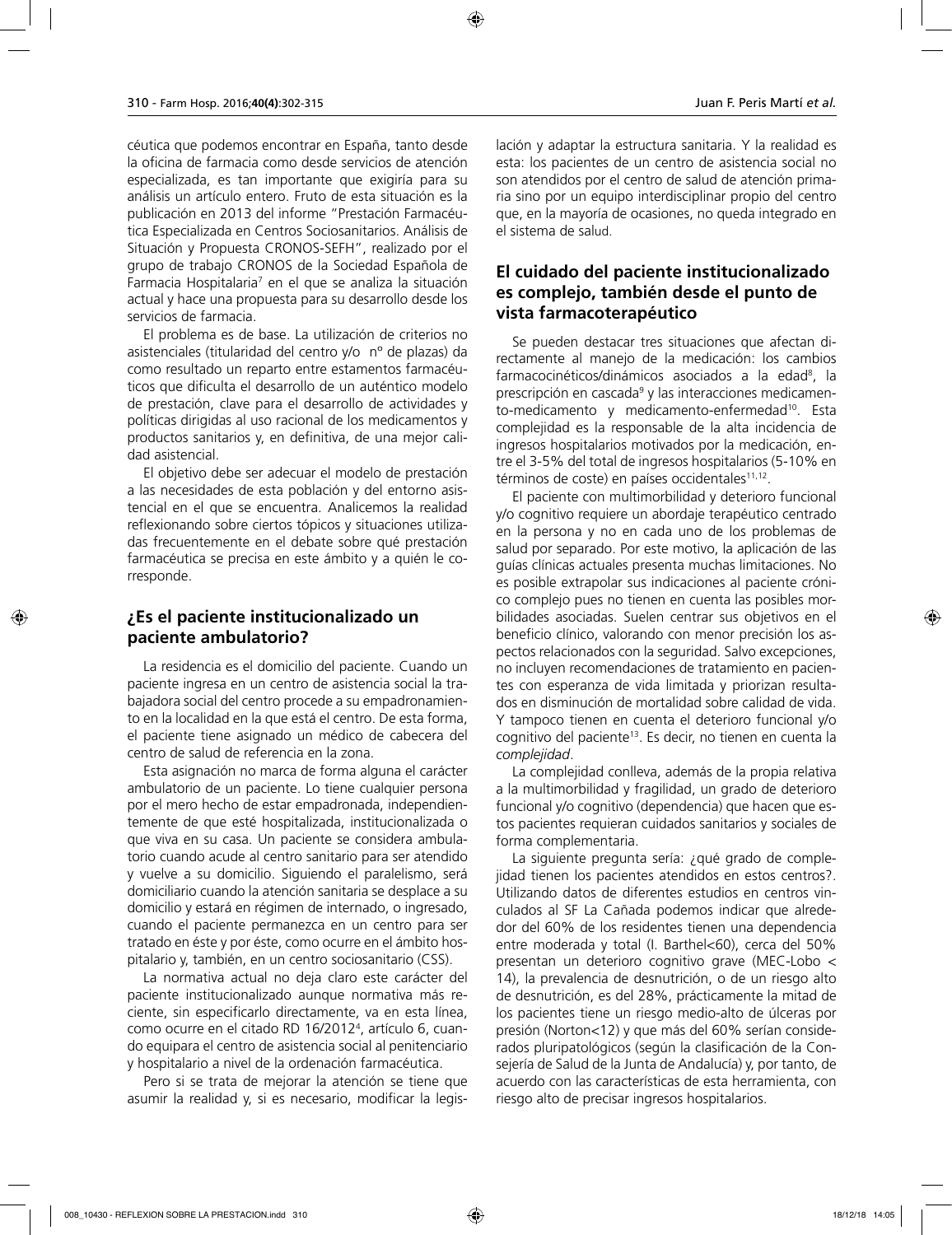# **El paciente institucionalizado está muy polimedicado**

Esta es una frase muy manida, y cierta. La polimedicación no siempre debe entenderse como una mala práctica asistencial. El paciente institucionalizado presenta una multimorbilidad importante que hace necesario en muchas ocasiones utilizar un número elevado de medicamentos. El problema radica cuando su utilización no es necesaria o es inadecuada.

Al mismo tiempo podría considerarse un problema de salud. La utilización de medicamentos es la principal intervención del sistema sanitario y, a pesar de esto, se estima que más del 50% no se toman correctamente<sup>14</sup>. La proporción de pacientes que toman 10 o más medicamentos ha pasado de 1,9% en 1995 a 5,8% en 201015 y es evidente que el riesgo de problemas relacionados con la medicación aumenta con el número de medicamentos. Las causas son variadas y afectan tanto al propio paciente/cuidador como al sistema de salud<sup>16</sup>.

En este sentido, la dispensación por parte de un servicio de farmacia hospitalaria se ha relacionado de forma significativa con un menor número de medicamentos por paciente en residencias públicas para personas mayores en Bélgica<sup>17</sup> y también en España.

A modo de ejemplo, un estudio restrospectivo sobre la actividad en los dos últimos años de un farmacéutico especialista en el seno de la valoración geriátrica integral de un centro sociosanitario de 108 camas permitió disminuir la proporción de pacientes polimedicados (del 79,3% al 64,6%) y la retirada de 262 medicamentos (2,26 medicamentos/paciente), destacando los hipnóticos-ansiolíticos, antipsicóticos, antiulcerosos y antidepresivos.

Esta experiencia va en línea con lo expresado por Maher et al.<sup>18</sup> cuando en un artículo de opinión sobre las consecuencias clínicas de la polifarmacia indica que la mejor intervención sobre esta circunstancia es un abordaje interdisciplinar con la presencia de un farmacéutico clínico en el equipo.

# **El paciente institucionalizado presenta mayor riesgo de sufrir problemas relacionados con la medicación**

El paciente institucionalizado presenta un mayor riesgo de sufrir eventos adversos relacionados con la medicación comparado con el paciente ambulatorio<sup>19,20</sup>. Esta situación es debida a una diversidad de factores dependientes del propio paciente, del tratamiento y del sistema sanitario/social.

La polifarmacia incrementa el riesgo de presentar una RAM desde un 13% a un 82% cuando se pasa de 2 a 7 ó más fármacos como criterio definitorio, siendo los fármacos más frecuentemente relacionados los cardiovasculares, diuréticos, anticoagulantes, AINE, antibióticos e

hipoglucemiantes<sup>21</sup>. La prevalencia de polifarmacia ( $\geq$  5 medicamentos) en pacientes mayores institucionalizados en Europa se ha estimado en un 75% y el de polifarmacia excesiva ( $\geq 10$  medicamentos) en el 24,3%<sup>22</sup>. A ello contribuye no sólo la duplicidad de servicios médicos y el número de profesionales prescriptores implicados en el tratamiento del paciente, sino también el número de farmacias implicadas en la dispensación y el tipo de servicio farmacéutico<sup>16</sup>.

Un dato como ejemplo. Al aplicar un sistema de alertas predefinidas, o *trigger tools,* en un centro de 96 pacientes con una mediana de 6 medicamentos por paciente (rango:2-16) se detectaron 130 alertas positivas y el 72,4% de los pacientes presentó al menos una. Las más frecuentes fueron estreñimiento y caídas en el 21,9% y 18,3% de los pacientes, respectivamente. Los medicamentos más frecuentemente asociados a las alertas fueron: benzodiacepinas, antipsicóticos y antidiabéticos orales.

# **Atención farmacéutica basada en la utilización de criterios de valoración de la calidad de la prescripción (STOPP/START)**

En los últimos años ha aumentado de forma considerable la preocupación por disponer de procedimientos que ayuden al profesional sanitario en la adecuación del tratamiento farmacológico del paciente mayor polimedicado. En este sentido, probablemente por su fácil aplicación y por adaptarse mejor a la farmacoterapia utilizada en Europa, son numerosas las publicaciones que utilizan los criterios STOPP/START<sup>23</sup> para analizar la calidad de la prescripción en centros sociosanitarios y otros ámbitos asistenciales<sup>24-26</sup>.

Estos criterios no nacen como sustitutos de una valoración integral del paciente, de hecho no han sido diseñados para detectar absolutamente todas las prescripciones potencialmente inadecuadas, sino las situaciones más prevenibles en la práctica diaria, circunstancia que les permite ser utilizados tanto en atención primaria, hospitalaria o sociosanitaria.

En una valoración inicial de la utilidad de estos criterios se incluyeron 41 pacientes de la RPMD La Cañada con una edad de 83 (DE: 3,9) años, un nivel medio de dependencia moderada y un deterioro cognitivo moderadamente severo. Se encontraron 33 criterios STOPP y 23 criterios START. Tras la valoración interdisciplinar (médico, farmacéutico, DUE) se aplicaron el 60,6% de los criterios STOPP y ninguno de los criterios START. Las causas de no aplicación de estos criterios fueron la estabilidad del paciente (n=10), pronóstico de vida limitado (n=10) y tratamiento dirigido desde atención especializada (n=3).

A la vista de esta situación, la solución no es la aplicación sistematizada de estos u otros criterios sino que pasa por un abordaje interdisciplinar que incluya la necesidad de **revisar** periódicamente la medicación y tenga en cuenta los beneficios de *desprescribir*27. En esta línea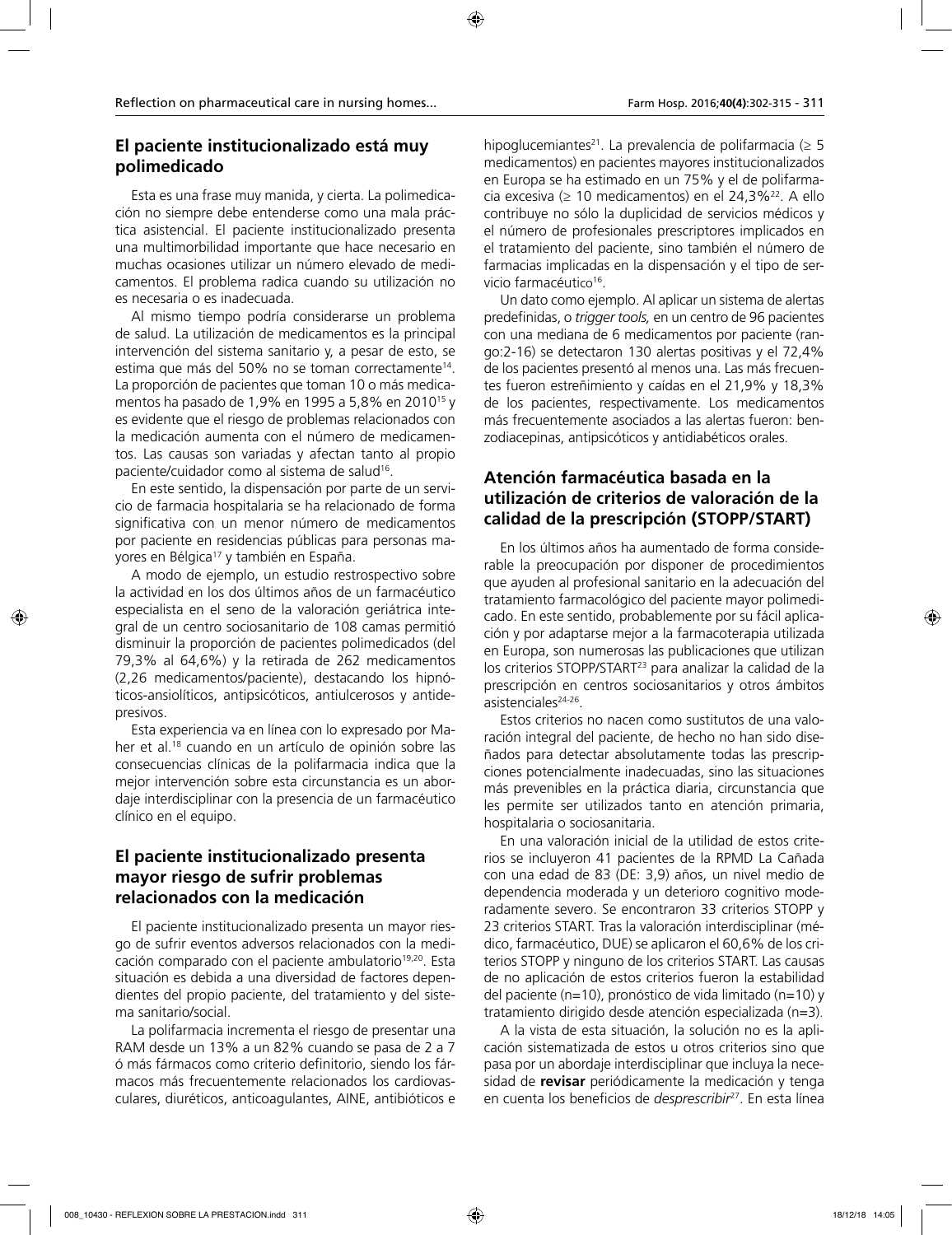entendemos la integración del farmacéutico en el equipo interdisciplinar dentro de un centro sociosanitario ya que esta actuación es más relevante cuando se unen polimedicación y fragilidad $^{27}$  para conseguir la adecuación del tratamiento a la evolución, pronóstico, preferencias y calidad de vida del paciente.

#### **En el ámbito sociosanitario se sobreutilizan los antipsicóticos**

Otra afirmación manida, y cierta. Mucho se ha publicado en los últimos años sobre la sobreutilización de medicamentos antipsicóticos en pacientes mayores con demencia en los centros sociosanitarios. Esta situación ha llevado a muchos centros, empresas del sector y entidades como CEOMA a liderar una corriente crítica al respecto y a promover el desarrollo de programas dirigidos a un uso más racional de estos medicamentos, priorizando medidas no farmacológicas y evitando en lo posible *sujetar* al paciente28. No es esta la realidad en todos los centros, pero sí se avanza en este sentido en muchos de ellos y, por qué no decirlo, sin el apoyo de la estructura sanitaria.

Sin embargo pocos son los escritos que resaltan otra realidad: la mayor parte de estos pacientes ya ingresan en el centro con sobremedicación antipsicótica. Este es un claro ejemplo de cómo el ámbito asistencial también condiciona el tratamiento: el ámbito domiciliario/ambulatorio es distinto al del paciente institucionalizado. Un paciente con demencia y alteración conductual en su entorno familiar puede precisar un tratamiento distinto por diversos motivos, como sobrecarga del cuidador o ausencia de este, al que se puede plantear en un centro sociosanitario que cuenta con un equipo asistencial con capacidad para atender, con medidas no farmacológicas y farmacológicas, este tipo de pacientes y situaciones.

En un programa interdisciplinar iniciado en 2012 sobre adecuación de uso de antipsicóticos en pacientes con demencia en un centro de 120 camas se incluyeron 35 pacientes (edad media 82,3 años; DE:5,8) de acuerdo con unos criterios de selección predefinidos. Tras la valoración individual y retirada secuencial de estos medicamentos los resultados fueron: retirada total en 28 pacientes (80%) y disminución de la dosis en 7 (20%). Resaltar que solo fue necesario reintroducir el tratamiento antipsicótico a dos pacientes a los que se les suspendió la medicación, en ambos casos con una dosis menor que la inicial (datos del S. Farmacia RPMD Burriana)

#### **El paciente institucionalizado presenta un elevado riesgo de malnutrición**

Los pacientes ancianos presentan un mayor riesgo de malnutrición que otros grupos de edad. Factores de riesgo fisiológicos (menor gasto energético), físicos y clínicos (problemas de masticación y/o deglución, enfermedades crónicas, medicación, etc.) y psicosociales

(deterioro cognitivo, depresión) favorecen el riesgo y la aparición de desnutrición en este colectivo. El estudio Predyces indica que un 23% de los pacientes hospitalizados en nuestro país están en riesgo de desnutrición, siendo los mayores de 70 años los que presentan mayor riesgo (37%)29. La prevalencia de desnutrición en los pacientes mayores de 75 años fue del 50% al alta hospitalaria29 . En la misma línea, diversos estudios indican que el porcentaje de malnutrición en los pacientes ancianos institucionalizados oscila entre el 18-38,6%<sup>30</sup>.

Un estudio realizado en el año 2008 con 1.148 pacientes institucionalizados en 16 centros sociosanitarios de la Comunidad Valenciana evidenció una prevalencia de desnutrición del 11,5%, estando un 16% en riesgo de padecerla, y una alta prevalencia (25%) de obesidad<sup>31</sup>.

La desnutrición en el paciente institucionalizado es una factor clave en el desarrollo de la fragilidad. Por este motivo, el cuidado del paciente institucionalizado exige, en mayor medida que en otros ámbitos, realizar intervenciones dirigidas a prevenir riesgos y mejorar el estado nutricional. En este sentido, la implantación de un protocolo interdisciplinar de cribaje y valoración nutricional adaptado a esta población permite llevar a cabo un seguimiento en este tipo de pacientes e intervenir en aquellos que lo precisen<sup>32</sup>.

La presencia de polimedicación puede afectar también negativamente al estado nutricional del paciente<sup>33</sup>. Los pacientes que utilizan 5 ó más medicamentos tienen un riesgo 3 veces mayor de padecer pérdida de peso que aquellos que utilizan menos fármacos<sup>34</sup>. Además, el uso de medicación antidepresiva y/o antipsicótica puede afectar de forma significativa al apetito y al peso de los pacientes, circunstancia que debe tenerse en cuenta en la adecuación del tratamiento para cada paciente y situación clínica.

El cuidado nutricional es complejo y requiere también de un abordaje interdisciplinar, incluyendo en el equipo a profesionales sanitarios (médico, farmacéutico, DUE) y dietistas, capaces de individualizar la atención requerida por cada paciente<sup>33.</sup>

En línea con lo expuesto, un servicio de farmacia orientado hacia este tipo de pacientes debe tener la posibilidad de disponer de los recursos nutricionales más adecuados (específicos para sonda, suplementación oral, textura adaptada, etc.) y ser capaz de trabajar en colaboración con el resto del equipo en la valoración de los pacientes para un adecuado tratamiento nutricional y farmacológico.

# **Los centros sociosanitarios han desarrollado una atención sanitaria paralela al del SNS. ¿Hasta dónde debe llegar?**

Hasta aquí se ha hecho una valoración de la complejidad del paciente y su cuidado pero, hasta dónde debe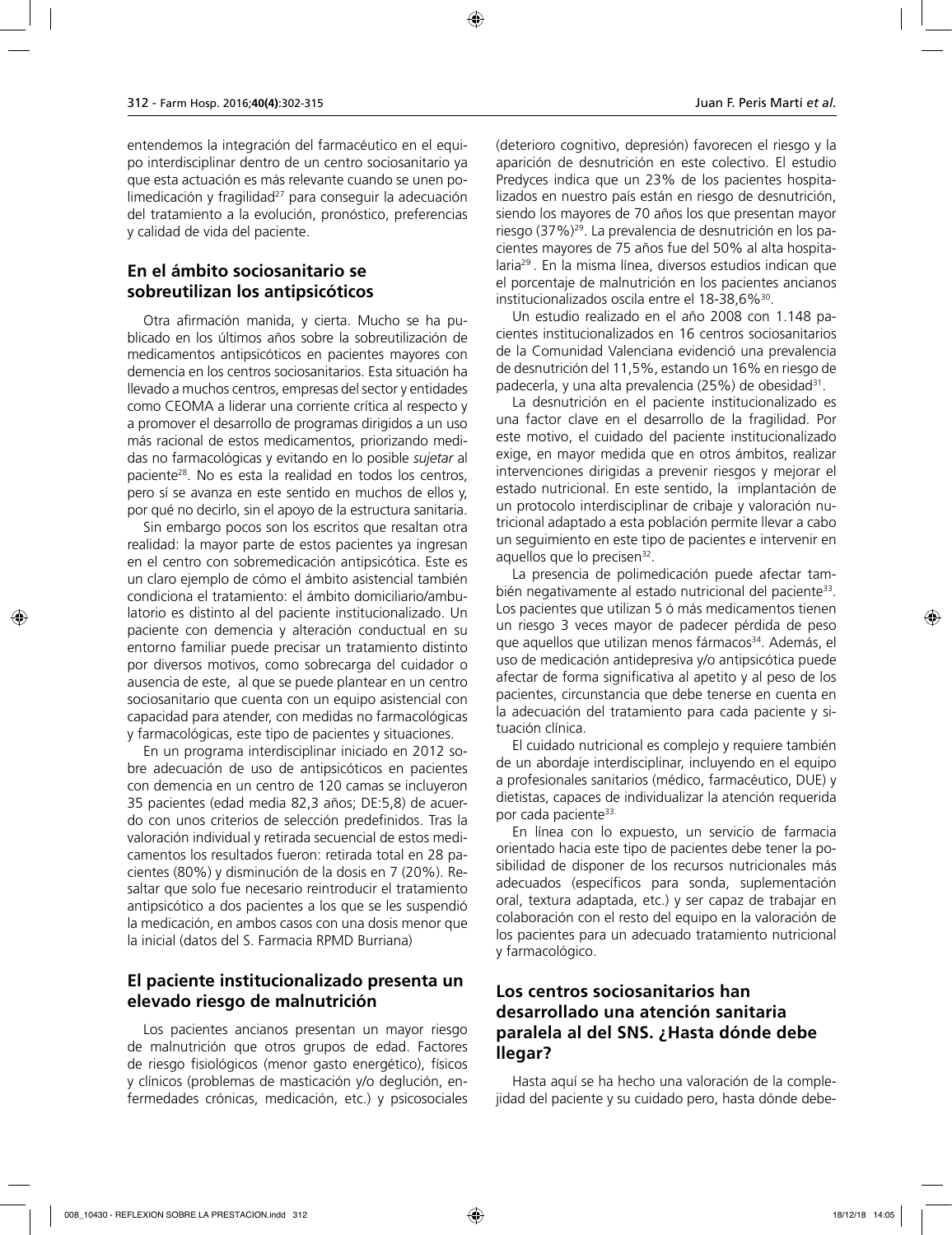mos tratar en el propio centro. *This is the question*. Parece razonable pensar que el nivel asistencial a desarrollar lo debería marcar el sistema de salud, probablemente tras una valoración sobre lo más conveniente o beneficioso para el paciente, sin olvidar, claro está, la eficiencia para el propio sistema. Esto, en cambio, no sucede.

Los CSS han desarrollado con el tiempo un modelo de atención interdisciplinar para cuidar a las personas institucionalizadas. De hecho es una exigencia de la normativa actual y la mayor parte de ellos dispone de un equipo formado al menos por la dirección del centro, médico, enfermería, psicólogo, fisioterapeuta, trabajadora social y técnico de animación sociocultural, que cuida al paciente desde una perspectiva multidimensional y que intenta cubrir sus necesidades sanitarias y sociales.

En la mayoría de centros y CCAA esta atención se desarrolla de forma paralela al Sistema Nacional de Salud. La Estrategia para el Abordaje de la Cronicidad<sup>3</sup> así lo reconoce y expresa la necesidad de trabajar por una integración organizativa y estructural capaz de atender de la forma más adecuada posible al paciente crónico complejo.

Nos encontramos con un punto crítico/conflictivo: A nivel estructural, la atención sanitaria prestada a los pacientes en los centros sociosanitarios no está integrada ni dispone de una coordinación sencilla con el sistema sanitario y, por otro lado, los pacientes son cada vez más complejos, con mayor fragilidad y más requerimientos de cuidados sanitarios para los que se aconseja evitar la transición entre niveles asistenciales y disponer de una comunicación efectiva con atención especializada para tratar situaciones que pueden abordarse desde el propio  $centro<sup>35</sup>$ .

La morbilidad asociada a la enfermedad de Alzheimer, el establecimiento de cuidados paliativos o la complejidad clínica de muchas de las personas atendidas son situaciones que no deben quedar al margen del sistema de salud, si de lo que se trata es de dar la mejor atención posible.

Por hablar en términos clínicos concretos, y a modo de ejemplo, la neumonía adquirida en un centro sociosanitario debe ser considerada como neumonía adquirida en un centro sanitario (y no en la comunidad) ya que la prevalencia de patógenos multirresistente es similar a la de un centro hospitalario y, por tanto, similar es también la necesidad de antibióticos de amplio espectro de uso hospitalario<sup>36</sup>.

En línea con el ejemplo anterior, los centros vinculados a un servicio de farmacia tienen la posibilidad de tratar con medicación de uso hospitalario, lo que genera un beneficio para el paciente, al evitar los riesgos de la propia hospitalización y de la transición entre niveles asistenciales, y un beneficio económico para el sistema al evitar un ingreso hospitalario, uno de los objetivos principales del plan de atención al paciente crónico. Pero la farmacia no es suficiente para abordar esta posibilidad; la integración de recursos es indispensable.

Es cierto que se están dando pasos para mejorar la continuidad de los cuidados. Algunas CCAA disponen de una historia electrónica única compartida por los distintos niveles asistenciales, incluido el ámbito sociosanitario, otras han incorporado a los profesionales médicos al sistema de salud. Se trata de iniciativas positivas, pero aisladas, y la mayor parte de las veces dirigidas hacia un control de la prescripción de medicamentos. Incorporar herramientas o coordinar determinadas atenciones pueden promover una mejora, pero resultan insuficientes si antes no se han integrado las estructuras, es decir, si no se facilita una integración clínica entre equipos y profesionales<sup>37</sup>.

### **El hospital de agudos no atiende de forma conveniente al paciente institucionalizado**

El personal de los centros sociosanitarios se suele quejar de las condiciones en las que vuelve el paciente tras el alta hospitalaria. La estancia hospitalaria suele provocar problemas de salud en el paciente frágil: úlceras por presión, desorientación, confusión, pérdida de peso, etc. Esta situación favorece un aumento de su vulnerabilidad que continúa durante algún tiempo tras el alta hospitalaria, lo que algunos autores denominan post-hospital syndrome<sup>38</sup>. En este sentido, datos recogidos en 2.014 de 12 centros (n=920) vinculados al SF La Cañada indican que una cuarta parte de las UPP tienen un origen externo (hospital, domicilio) cuando el número de estancias es mucho menor.

Esta realidad exige una reflexión sobre cómo y dónde deben ser atendidas estas personas, aprovechando los distintos recursos para poder garantizar en cada momento la atención y ubicación adecuada. Se podrían establecer dos frentes sobre los que trabajar: a) mejorar la atención que estas personas reciben en el hospital, prestando una atención más centrada en la persona y no focalizando exclusivamente el esfuerzo en el problema que motiva el ingreso<sup>37</sup>, y b) favorecer la atención en el propio centro evitando ingresos que no aporten beneficio al paciente .

### **Los SPD como herramienta básica de la prestación farmacéutica en centros sociosanitarios**

Se propone mucho, incluso se incorpora en alguna normativa y/o programa de actuación, la utilización de los sistemas personalizados de dosificación como herramienta básica de la prestación farmacéutica en el ámbito de los centros de asistencia social. Pero, ¿tenemos claro que es éste el sistema más adecuado? En este ámbito, al igual que en el hospitalario, no se trata solo de dispensar sino también de administrar la medicación y realizar un seguimiento del paciente.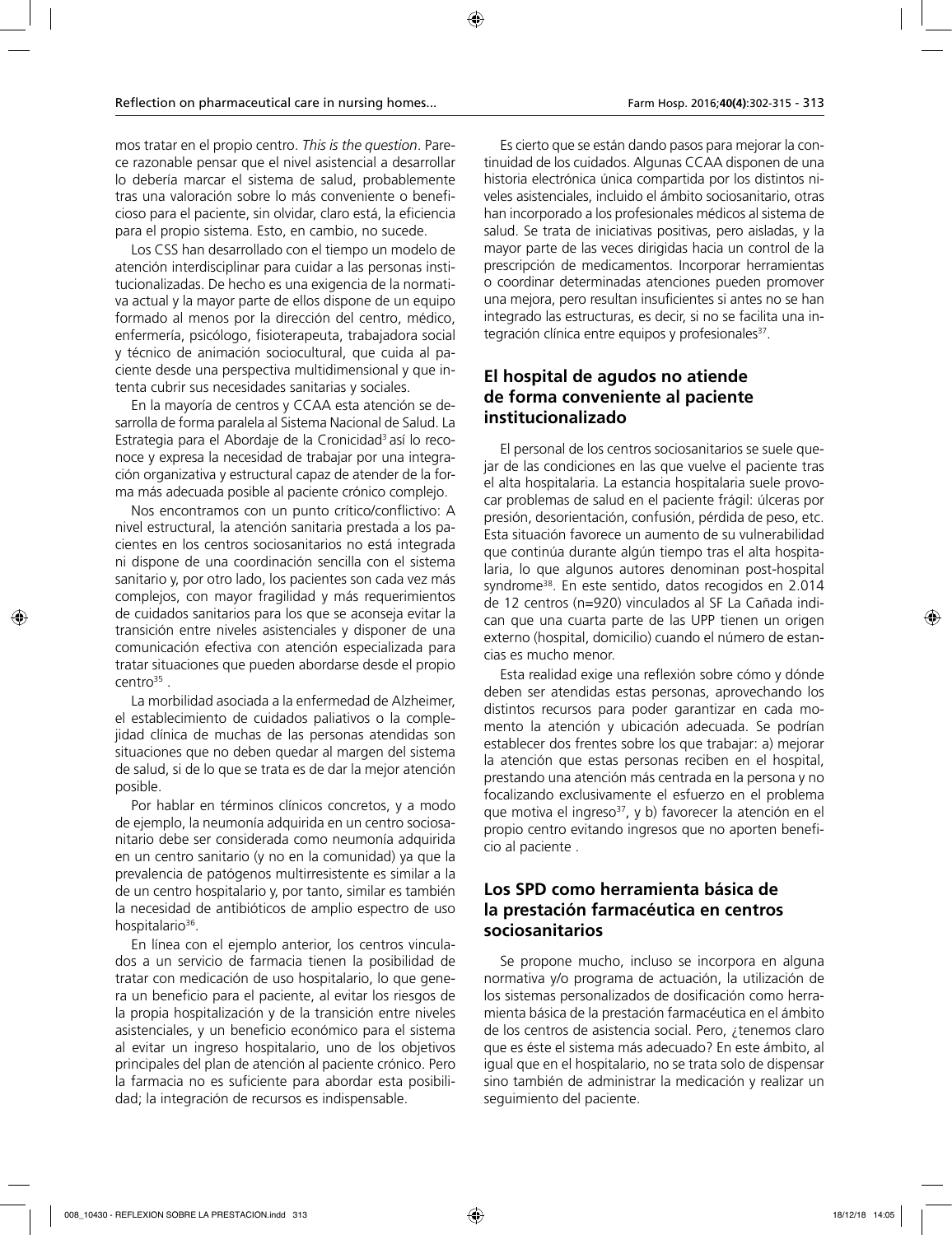La National Health Service no encuentra adecuado su uso en este tipo de centros al entender que su contribución a la seguridad no está del todo clara y que su uso no parece reducir errores de medicación cuando se comparan centros que utilizan estos sistemas con centros que no los utilizan<sup>39,40</sup>. Por el contrario sí encuentran una ventaja en términos de economía de escala al facilitar la preparación de la medicación de forma centralizada<sup>39</sup>.

Desde nuestra experiencia la dispensación de medicamentos debe hacerse de acuerdo con un sistema de dosis unitaria individualizada, adaptada al ámbito asistencial, que maximice la seguridad y facilite, al mismo tiempo, el trabajo de enfermería para una correcta administración de los medicamentos. En este ámbito asistencial, en el que la persona institucionalizada es atendida por un equipo asistencial como ocurre en un centro hospitalario, la farmacia no dispensa la medicación directamente al paciente sino que la prepara para que enfermería la administre. Y esto debe hacerse en las mejores condiciones, es decir: individualizada por paciente, correctamente identificada y en un sistema que facilite el trabajo de enfermería y minimice los errores.

#### **De la reflexión a la propuesta**

El abordaje del paciente crónico complejo es difícil, tanto para el profesional sanitario que atiende a estas personas como para el profesional que debe planificar la atención desde diversos recursos, sociales y sanitarios, que deben estar interconectados entre sí.

Se podría asegurar que cualquier modelo de atención que se proponga debe ser sostenible, proporcionar un valor, adecuar el cuidado a la situación del paciente y a su empoderamiento, y por tanto ser interdisciplinar con la finalidad de que el trabajo de cada uno de los profesionales sea sinérgico y el resultado sea mejor que la suma de cada uno por separado $37$ .

Partiendo de estas premisas, y de la experiencia de la farmacia hospitalaria en este ámbito de atención, entendemos que el modelo de atención farmacéutica en centros de asistencia social que atiende a pacientes complejos debe desarrollarse desde la atención especializada y debería cumplir las siguientes características:

Quedar integrado en el sistema de salud, formando parte de la estructura sanitaria. De hecho, el conjunto de la atención sanitaria prestada al paciente institucionalizado en centros de asistencia social debería quedar integrada en el sistema de salud.

Tener suficiente capacidad de adaptación al ámbito asistencial. El seguimiento del paciente crónico complejo requiere colaborar con distintos profesionales (sanitarios y sociales) en un terreno con pocas certezas a nivel farmacoterapéutico.

Quedar vinculado al servicio de farmacia del hospital de referencia o quedar establecido en el propio centro para disponer de una mayor facilidad de adaptación, de

Independientemente de la estructura creada, el farmacéutico debe poder desarrollar su trabajo asistencial en el propio centro. Conviene insistir que los mejores resultados se obtienen cuando se actúa a nivel *micro*, es decir, con el profesional sanitario formando parte del equipo asistencial41. Sólo de esta forma es posible proporcionar un valor que repercuta en el estado de salud y/o calidad de vida de la persona atendida.

Las reflexiones del presente artículo pretenden poner de manifiesto la necesidad de situar al paciente en el eje central de la valoración sobre qué nivel de prestación farmacéutica debe desarrollarse en este entorno asistencial. El tipo de prestación no puede ser fruto de un simple análisis de costes directos o de intereses creados sino derivado de un análisis algo más complejo. El desarrollo de un sistema de distribución en dosis unitarias adaptado al entorno, la incorporación de un sistema de guía farmacoterapéutica, la adecuación del tratamiento farmacológico a la realidad del paciente desde el seno de la valoración geriátrica integral o colaborar en la mejora de la capacidad asistencial del propio centro para evitar transiciones asistenciales y reducir hospitalizaciones evitables son mejoras reales aportadas desde la farmacia hospitalaria que proporcionan un *valor* asistencial y que, al mismo tiempo, favorecen la *sostenibilidad* del sistema.

Sin embargo, esto no es suficiente. La propuesta, en cuatro breves puntos, incide en la necesidad de trabajar en un entorno de integración clínica, y no solo farmacéutica, como única vía posible para abordar con garantías una mejora en el cuidado de estas personas y garantizar la continuidad asistencial.

### **Bibliografía**

- 1. Le Galès-Camus C, Beaglehole R, Epping-Jordan J, coordinadores. Preventing chronic diseases: a vital investment: WHO global report [Monografía en Internet]. Geneva, Switzerland: World Health Organization (WHO); 2005 [Acceso Mayo 2014]. Disponible en: http://www.who.int./chp/chronic\_disease\_report/full\_report.pdf
- 2. Bengoa R. Empantanados. RISAI [revista en Internet]. 2008 [Acceso Mayo 2014]; 1:1-7.
- 3. Ferrer-Arnedo C, Orozco-Beltrán D, Román-Sánchez P, coordinadores. Estrategia para el Abordaje de la Cronicidad en el Sistema Nacional de Salud. Madrid: Ministerio de Sanidad, Servicios Sociales e Igualdad; 2012.
- 4. Real Decreto-ley 16/2012, de 20 de abril, de medidas urgentes para garantizar la sostenibilidad del Sistema Nacional de Salud y mejorar la calidad y seguridad de sus prestaciones. Boletín Oficial del Estado, nº 98, (24 de abril de 2012).
- 5. Tamura BK, Bell CL, Inaba M, Masaki KH. Outcomes of polipharmacy in nursing-home residents. Clin Geriatr Med. 2012;28(2):217- 236.
- 6. López R, López JA. La reorientación de la asistencia en residencias de ancianos: una perspectiva integradora. Rev Esp Geriatr Gerontol. 2007;42:2-4.
- 7. Peris JF, Fernandez EM, García-Mina M, Santos B, Albiñana S, Delgado E, Muñoz M, Casajús P, Beobide I. Prestación farmacéutica especializada en centros sociosanitarios. Análisis de situación y